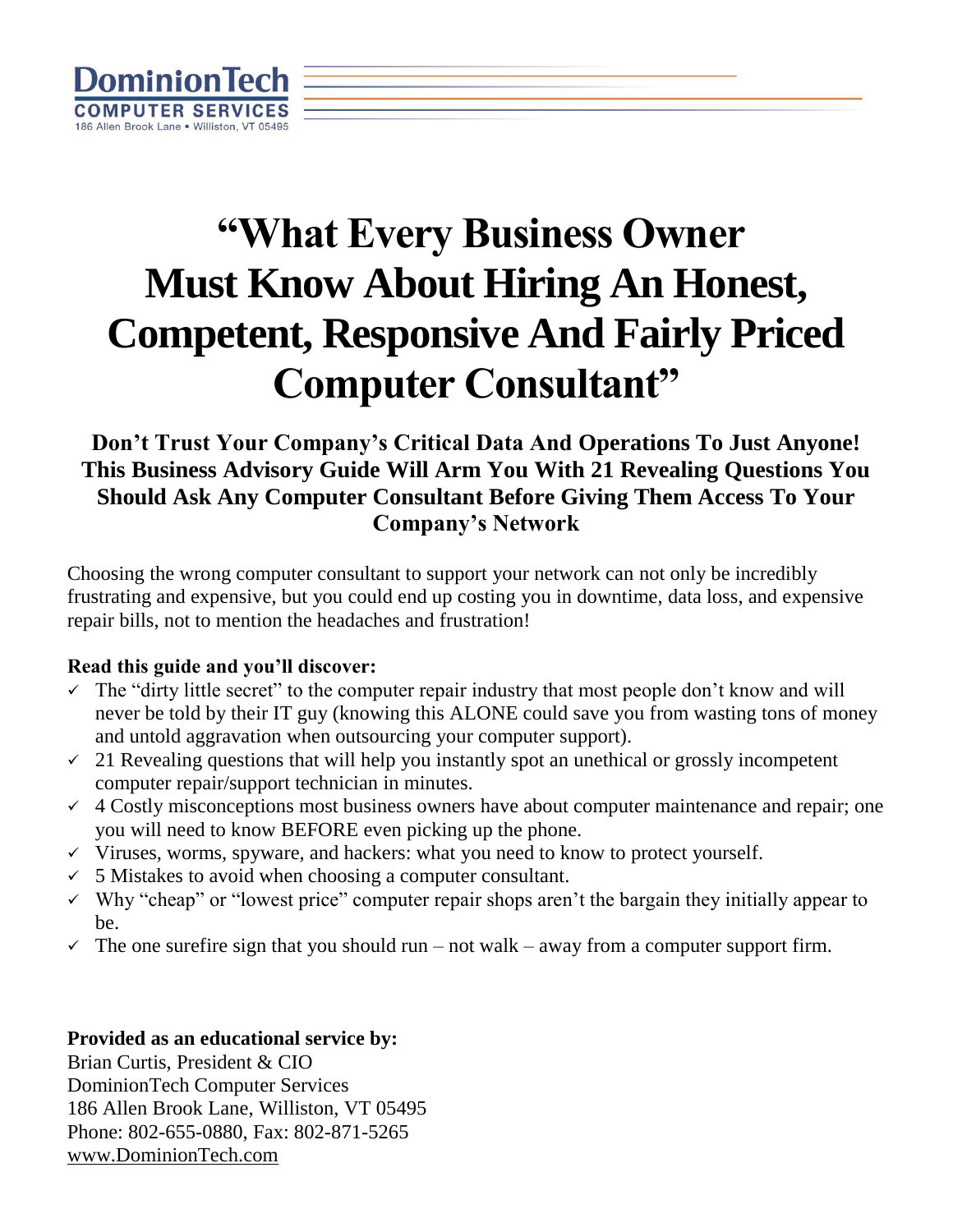

From The Desk of: Brian Curtis President/CIO of DominionTech

Dear Colleague,

*Choosing a computer support company isn't easy.* There are no shortages of horror stories about incompetent computer repair "gurus" bungling jobs and causing MORE problems as a result of their loose morals or gross incompetence. I'm sure if you talk to your own friends and colleagues you will get an ear-full of the unfortunate experiences they have encountered in this area.

 Why is this? Because the computer repair and consulting industry, along with a lot of other industries, has its own share of incompetent or unethical businesses who will try to take advantage of trusting business owners who simply do not have the ability to determine whether or not they know what they are doing. Sometimes this is out of greed for your money; but more often it's simply because they don't have the skills and competency to do the job right, *but won't tell you that up front.* From misleading information, unqualified technicians, poor management and terrible customer service, we've seen it all…and we know they exist in abundance because we have had a number of customers come to us to clean up the disasters they have caused.

# **Buyer Beware: The Computer Repair And Consulting Industry Is NOT Regulated**

 Here's an embarrassing (and little-known) fact about my industry: it is not regulated like many other professional service industries which means ANYONE can claim they are a "computer repair expert." *In fact, a lot of the businesses in this industry started because the owner was FIRED or laid off from their job and couldn't find work anywhere else. That means many of the so-called experts are useless and make the sleazy auto repair shops look like the pinnacle of virtue and competence.*

Automotive repair shops, electricians, plumbers, lawyers, realtors, dentists, doctors, accountants, etc. are heavily regulated to protect the consumer from receiving substandard work or getting ripped off. However, the computer industry is still highly unregulated and there aren't any laws in existence to protect the consumer – *which is why it's so important for you to arm yourself with the information contained in this report.*

 Anyone who can hang out a shingle can promote themselves as a computer expert. Even if they are honestly *trying* to do a good job for you, their inexperience can cost you dearly in your network's speed and performance or in lost or corrupt data files. That is why we decided to offer this report. The information in this Guide is provided to help raise standards within the computer repair and support industry, and to give YOU useful information to help you guard against the unethical or incompetence of some companies and technicians.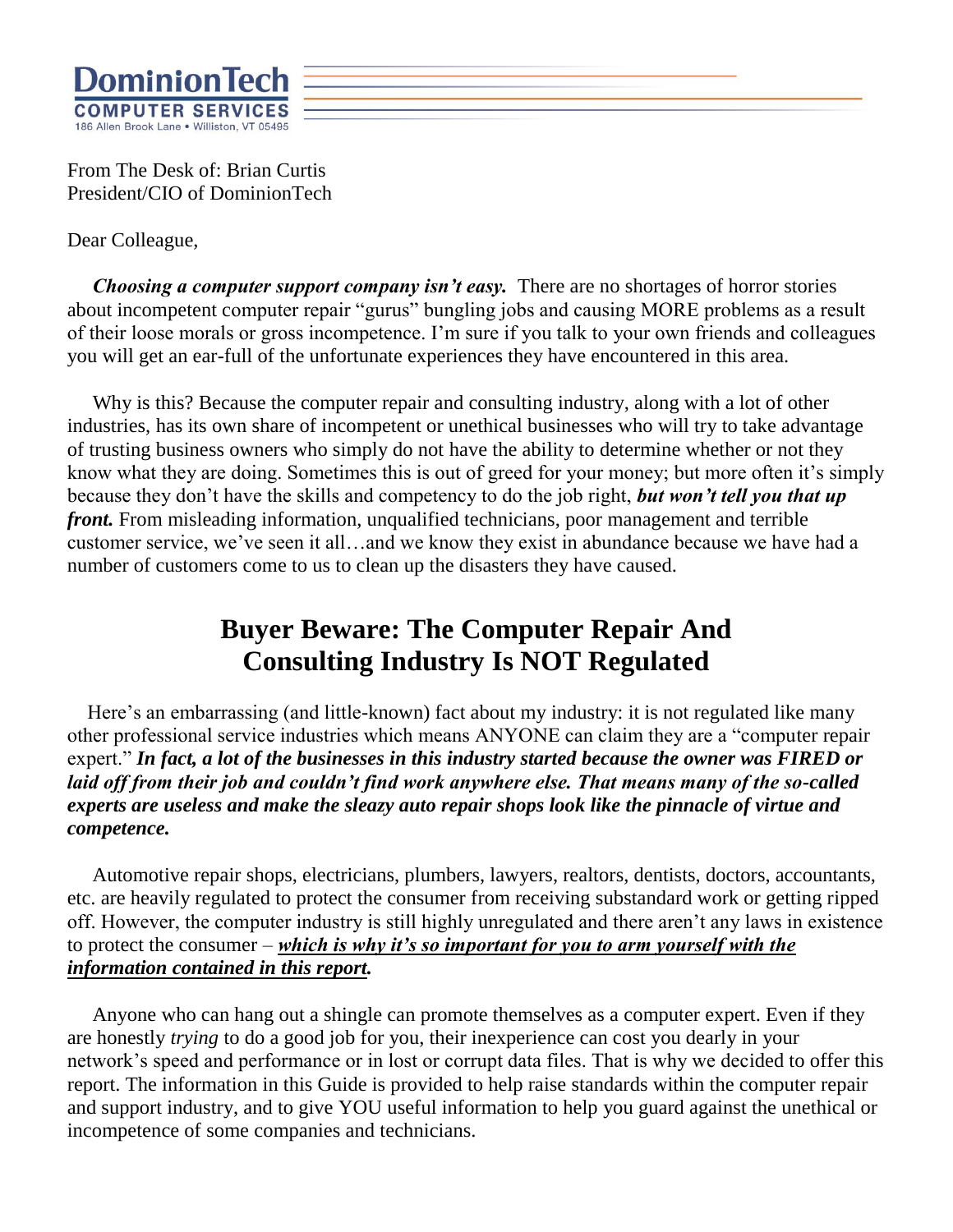

# **21 Questions You Should Ask Your Computer Consultant Before Hiring Them To Support Your Network**

### **Customer Service:**

**Q1: Do they answer their phones live or do you always have to leave a voice mail and wait for someone to call you back?** 

➢ **Our Answer:** We answer our phones live from 8:00 a.m. to 5:00 p.m. and give all clients an emergency after hours number they may call if a problem arises, including weekends. Why? Because many of the CEOs and executives we support work outside normal hours and find it to be the most productive time they have. If they cannot access their computer network AND can't get hold of anyone to help them, it's incredibly frustrating.

#### **Q2: Do they have a written, guaranteed response time to your calls?**

➢ **Our Answer:** We guarantee to have a technician working on a problem within 120 minutes or less of your call. This is written into every service agreement we give to our clients because it's standard procedure.

**Q3: Do they take the time to explain what they are doing and answer your questions in terms that you can understand (not geek-speak), or do they come across arrogant and make you feel stupid for asking simple questions?**

➢ **Our Answer:** Our technicians are trained to have the 'heart of a teacher' and will take time to answer your questions and explain everything in simple terms.

#### **Q4: Do they consistently (and proactively) offer new ways to improve your network's performance, or do they wait until you have a problem to make recommendations?**

➢ **Our Answer:** We can conduct quarterly review meetings with our clients to look for new ways to help improve their operations, lower costs, increase efficiencies and resolve any problems that may be arising. Our goal is help our clients be more profitable, efficient and competitive with these meetings.

#### **Q5: Do they provide detailed invoices that clearly explain what you are paying for?**

➢ **Our Answer:** We provide detailed invoices that show what work was done, why and when so you never have to guess what you are paying for. We also double check our invoices for accuracy before they are sent to you.

#### **Q6: Do they have adequate errors and omissions insurance as well as workers compensation insurance to protect YOU?**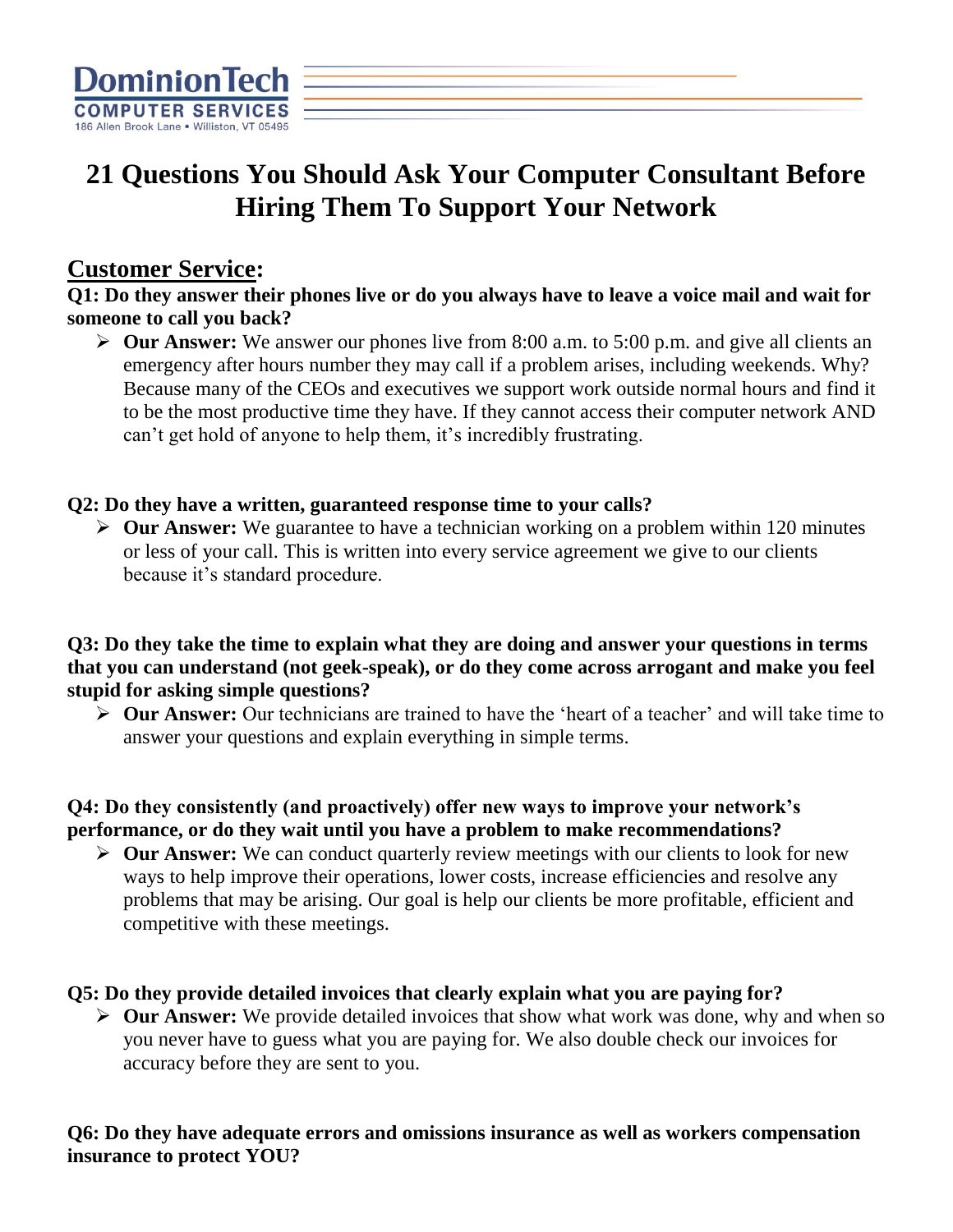

➢ **Our Answer:** Here's something to consider: if THEY cause a problem with your network that causes you to be down for hours or days or to lose data, who's responsible? Here's another question to consider: if one of their technicians gets hurt at your office, who's paying? In this litigious society we live in, you better make darn sure whomever you hire is adequately insured with both errors and omissions insurance AND workers compensation – and don't be shy about asking to see their latest insurance policies!

True Story: A few years ago Geek Squad was slapped with multi-million dollar lawsuits from customers for bad behavior of their technicians. In some cases, their techs where accessing, copying and distributing personal information they gained access to on customers PCs and laptops brought in for repairs. In other cases they lost a client's laptop (and subsequently all the data on it) and tried to cover it up. Bottom line, make sure the company you are hiring has proper insurance to protect YOU.

#### **Q7: Do they guarantee to complete projects on time and on budget?**

➢ **Our Answer:** Most projects are fixed priced and guaranteed to be completed on time. This is important because many unethical or incompetent computer guys will only quote "time and materials," which gives them free reign to nickel and dime you as well as take as much time as needed on completing a project.

### **Maintenance Of Your Network:**

#### **Q8: Do they insist on remotely monitoring your network 24-7-365 to keep critical security settings, virus definitions and security patches up-to-date and PREVENT problems from turning into downtime, viruses, lost data and other issues?**

➢ **Our Answer:** Yes; our remote network monitoring system watches over your network to constantly look for developing problems, security issues and other problems so we can address them BEFORE they turn into bigger problems.

**Q9: Do they provide you with a monthly report that shows all the updates, security patches, and status of every machine on your network so you know for SURE your systems have been secured and updated?**

➢ **Our Answer:** Every month our clients get a detailed report that shows an overall health score of their network and the updates to their antivirus, security settings, patches and other important network checks (like hard drive space, backups, speed and performance, etc.).

**Q10: Is it standard procedure for them to provide you with written, network documentation detailing what software licenses you own, critical passwords, user information, hardware inventory, etc., or are they the only person with the "keys to the kingdom?"**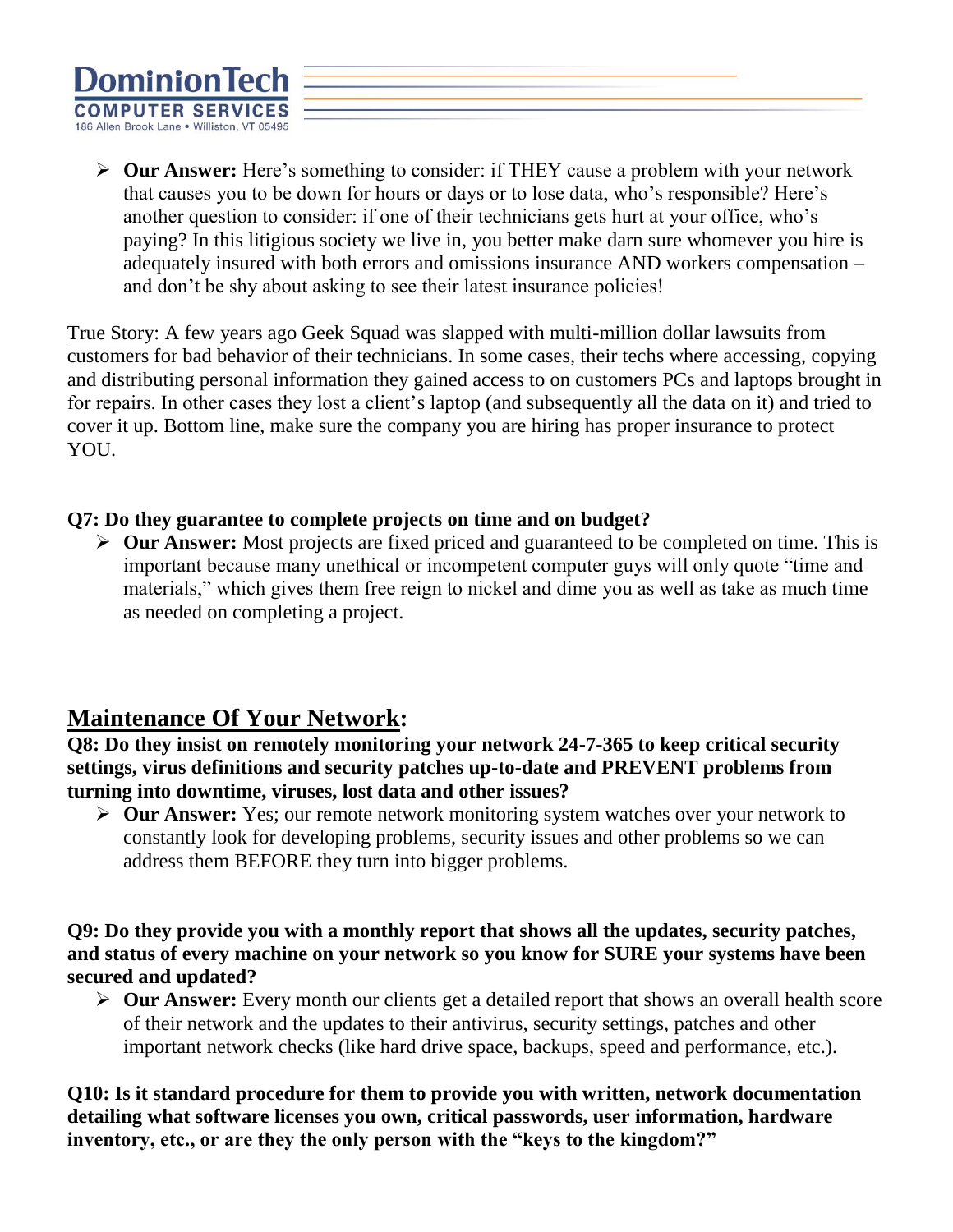

➢ **Our Answer:** All clients receive this in written and electronic form at no additional cost. We also perform a quarterly update on this material and make sure certain key people from your organization have this information and know how to use it, giving you complete control over your network.

Side Note: You should NEVER allow an IT person to have that much control over you and your company. If you get the sneaking suspicion that your current IT person is keeping this under their control as a means of job security, get rid of them (and we can help to make sure you don't suffer ANY ill effects). This is downright unethical and dangerous to your organization, so don't tolerate it!

#### **Q11: Do they have other technicians on staff who are familiar with your network in case your regular technician goes on vacation or gets sick?**

➢ **Our Answer:** Yes; and since we keep detailed network documentation (basically a blueprint of your computer network) and updates on every client's account, any of our technicians can pick up where another one has left off.

#### **Q12: When they offer an "all-inclusive" support plan, is it TRULY all-inclusive, or are their "gotchas" hidden in the fine print?**

- ➢ **Our Answer:** Our "all-inclusive" support plan is just that all inclusive. One of the more popular service plans offered by consulting firms today is an "all-inclusive" or "all-you-caneat" managed services plan. These are actually a good thing because they'll save you a lot of money in the long run – HOWEVER, make sure you REALLY understand what is and isn't included. Some things to consider are:
	- Is phone/e-mail help desk included, or extra?
	- What about network upgrades, moves, or adding/removing users?
	- Is hardware and/or software included?
	- What about  $3^{rd}$  party software support? (We recommend that this IS included).
	- What are the costs/consequences of early cancellation?
	- What if you aren't happy with their services? Do they offer a money-back guarantee?
	- If the hardware and software is included, what happens if you cancel the contract?
	- Is offsite backups included? To what degree?
	- If you have a major disaster, is restoring your network included or extra?
	- What about onsite support calls? Or support to remote offices?
	- Are home PCs used to access the company's network after hours included or extra?

# **Backups And Disaster Recovery:**

#### **Q13: Do they INSIST on monitoring an offsite as well as an onsite backup, or are they letting you rely on outdated tape backups?**

➢ **Our Answer:** We do not allow our clients to use tape backups because they are incredibly unreliable.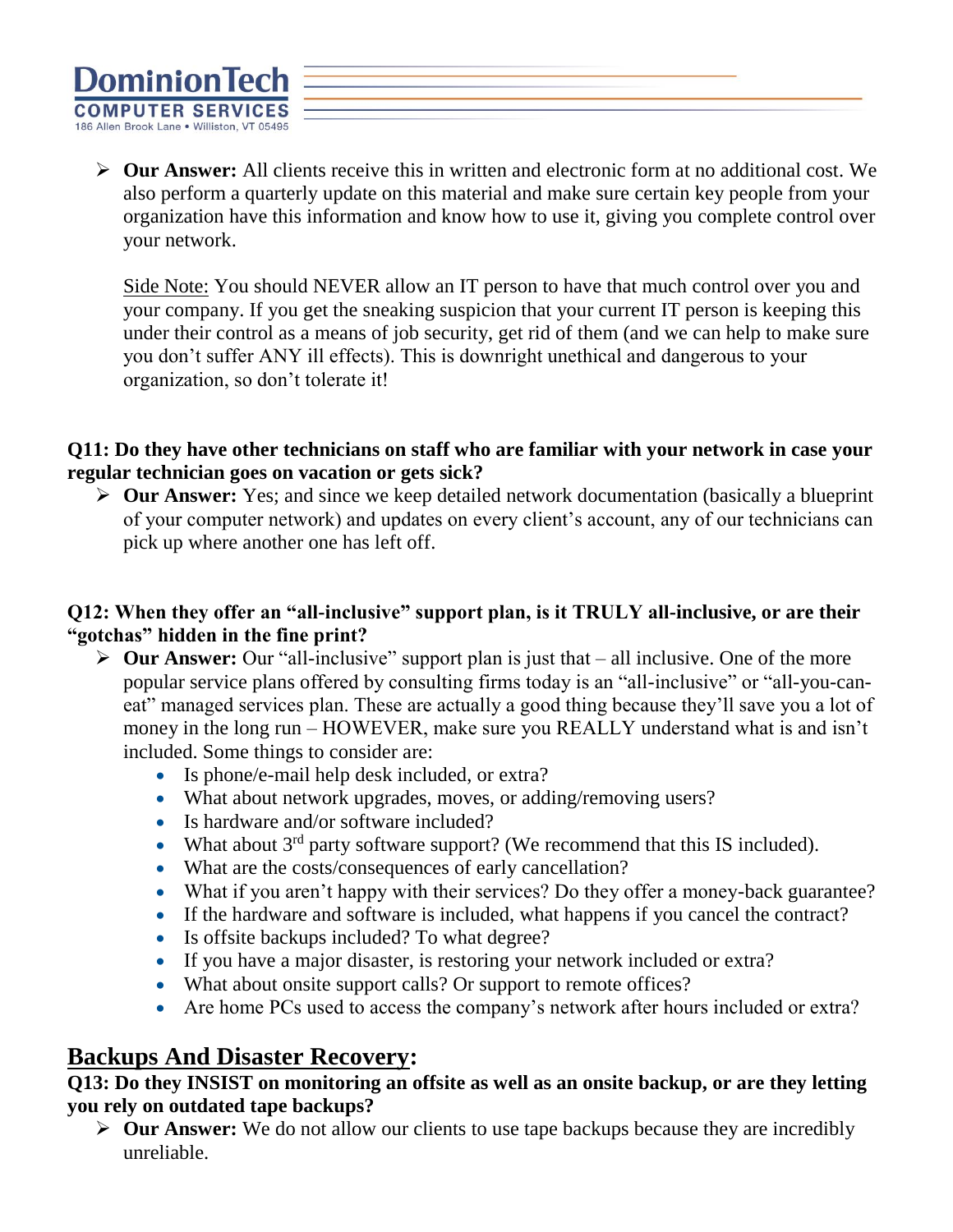

**Q14: Do they INSIST on doing periodical test restores of your backups to make sure the data is not corrupt and could be restored in the event of a disaster?**

➢ **Our Answer:** We perform a monthly "fire drill" and perform a test restore from backup for our clients to make sure their data CAN be recovered in the event of an emergency. After all, the WORST time to "test" a backup is when you desperately need it.

**Q15: Do they insist on backing up your network BEFORE performing any type of project or upgrade?**

➢ **Our Answer:** We do; and that's simply as a precaution in case a hardware failure or software glitch causes a major problem.

**Q16: If you were to experience a major disaster, do they have a written plan for how your data could be restored FAST and/or enable you to work from a remote location?**

**Our Answer:** All clients receive a simple disaster recovery plan for their data and network. We encourage them to do a full disaster recovery plan for their office, but at a minimum, their network will be covered should something happen.

# **Technical Expertise And Support:**

#### **Q17: Is their help-desk US based or outsourced to an overseas company or third party?**

➢ **Our Answer:** We provide our own in-house help desk and make sure the folks helping you are friendly and helpful. We consider this one of the most important aspects of customer service, plus we feel it's important to keeping your data secure.

#### **Q18: Do their technicians maintain current vendor certifications and participate in on-going training – or are they learning on your dime?**

➢ **Our Answer:** Our technicians are required to keep the most up-to-date vendor certifications in all the software we support. Plus, our hiring process is so stringent, 99% of the technicians who apply don't make it through (guess who's hiring them?)

#### **Q19: Do their technicians arrive on time and dress professionally?**

➢ **Our Answer:** Our technicians are true professionals that you would be proud to have in your office. They dress professionally, show up on time and if they cannot (for some odd,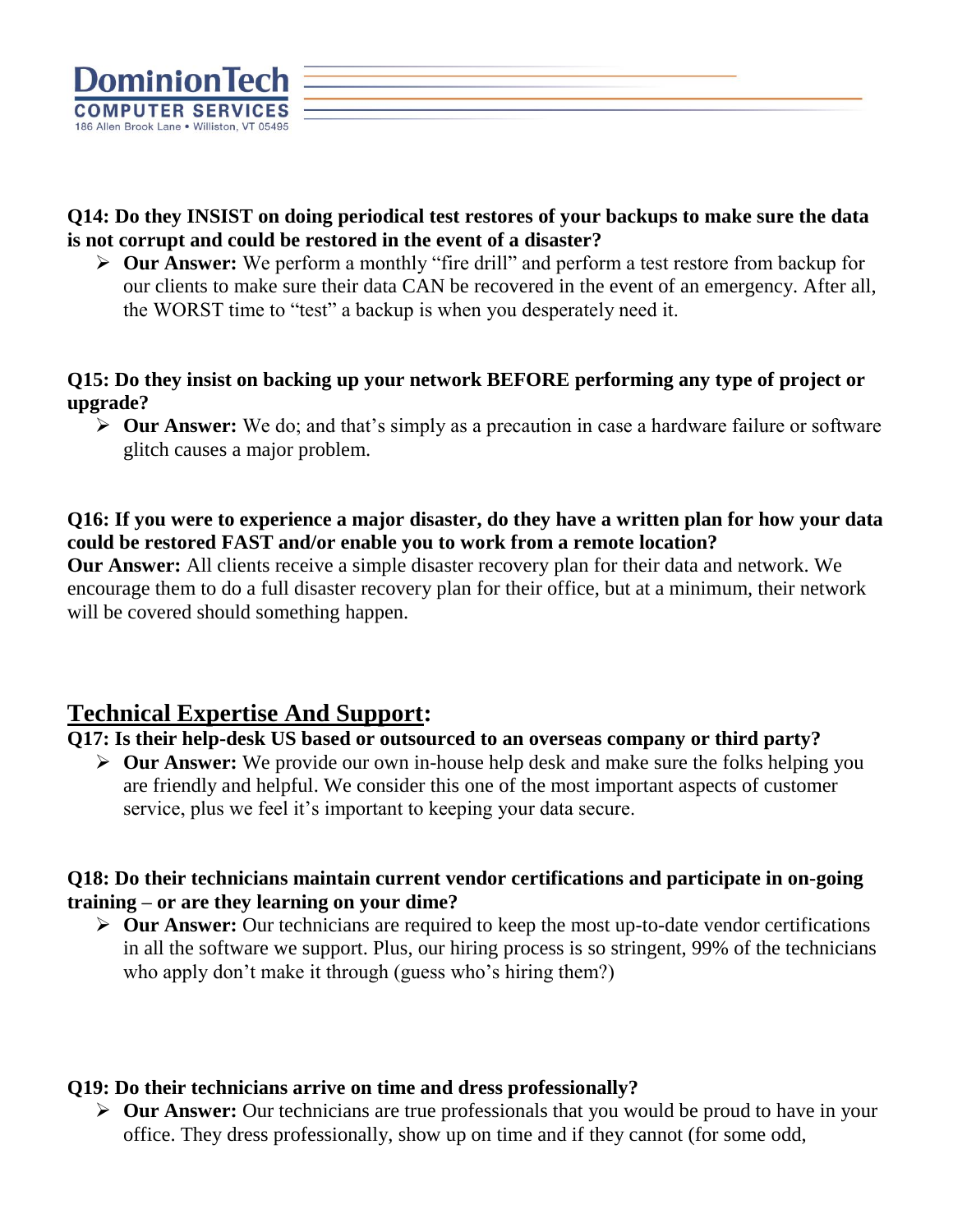

unforeseen reason) we always notify the client immediately. We believe these are minimum requirements for delivering a professional service.

#### **Q20: Are they familiar with (and can they support) your unique line of business applications?**

➢ **Our Answer:** We own the problems with all line of business applications for our clients. That doesn't mean we can fix faulty software – but we WILL be the liaison between you and your vendor to resolve problems you are having and make sure these applications work smoothly for you.

#### **Q21: When something goes wrong with your Internet service, phone systems, printers or other IT services, do they own the problem or do they say "that's not our problem to fix?"**

➢ **Our Answer:** We feel WE should own the problem for our clients so they don't have to try and resolve any of these issues on their own – that's just plain old good service and something many computer guys won't do.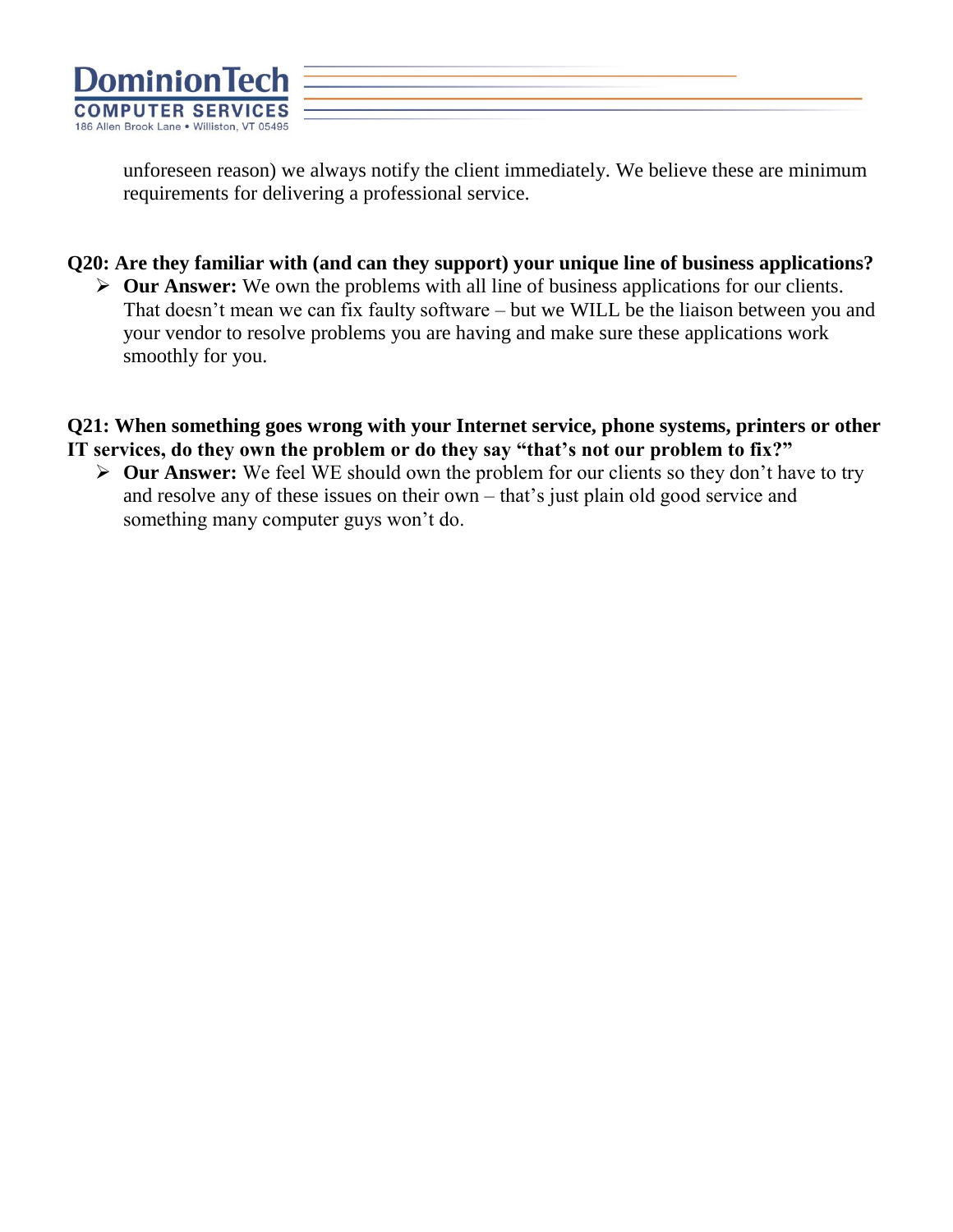

# **The 4 Most Costly Misconceptions About Computer Maintenance and Repair**

# **Misconception #1: My computer network doesn't need regular monitoring and maintenance.**

 This is probably one of the biggest and most costly misconceptions that business owners have. Usually this is because they've been fortunate enough to never have encountered a major disaster; but that's similar to someone thinking they don't need to wear a seat belt when driving a car because they've never had an accident.

 Computer networks are complex and dynamic systems that need regular updates and maintenance to stay up, running fast and problem free. In fact, it's surprising how fast a brand-new PC will slow down after a few weeks of use without proper updates and maintenance. Here are just a FEW of the critical updates that need to be done on a weekly  $-$  if not daily  $-$  basis:

- Security patches applied with NEW viruses and hacker attacks cropping up DAILY, this is a CRITICAL part of maintaining your network.
- Antivirus and Firewall updates and monitoring
- Backup monitoring and test restores
- Spam filter installation and updates
- Spyware detection and removal
- Monitoring disk space on workstations and servers
- Monitoring hardware for signs of failure
- Optimizing systems for maximum speed

 Just like a car, if you don't change the oil, replace the filter, rotate the tires, and perform other regular maintenance, it will eventually break down and cost you FAR MORE to repair than the cost of the basic maintenance – and cars are far simpler than a computer network!

 *If your computer support tech does not insist on some type of regular, automated monitoring or maintenance of your network, then DO NOT HIRE THEM.* Lack of system maintenance is the NUMBER ONE reason most people end up losing valuable files and incurring heavy computer repair bills. If your technician isn't offering you these services, you need to find someone else to support your computer or network for two reasons:

- 1. Either they don't know enough to make this recommendation, which is a sure sign they are horribly inexperienced, *OR*
- 2. They recognize that they are *profiting* from your computer problems and don't want to recommend steps towards preventing you from needing their help on an ongoing basis. After all, they'll get paid MORE to remove a virus than to make sure your system is patched, updated and secured (which can be done quickly and inexpensively with good monitoring).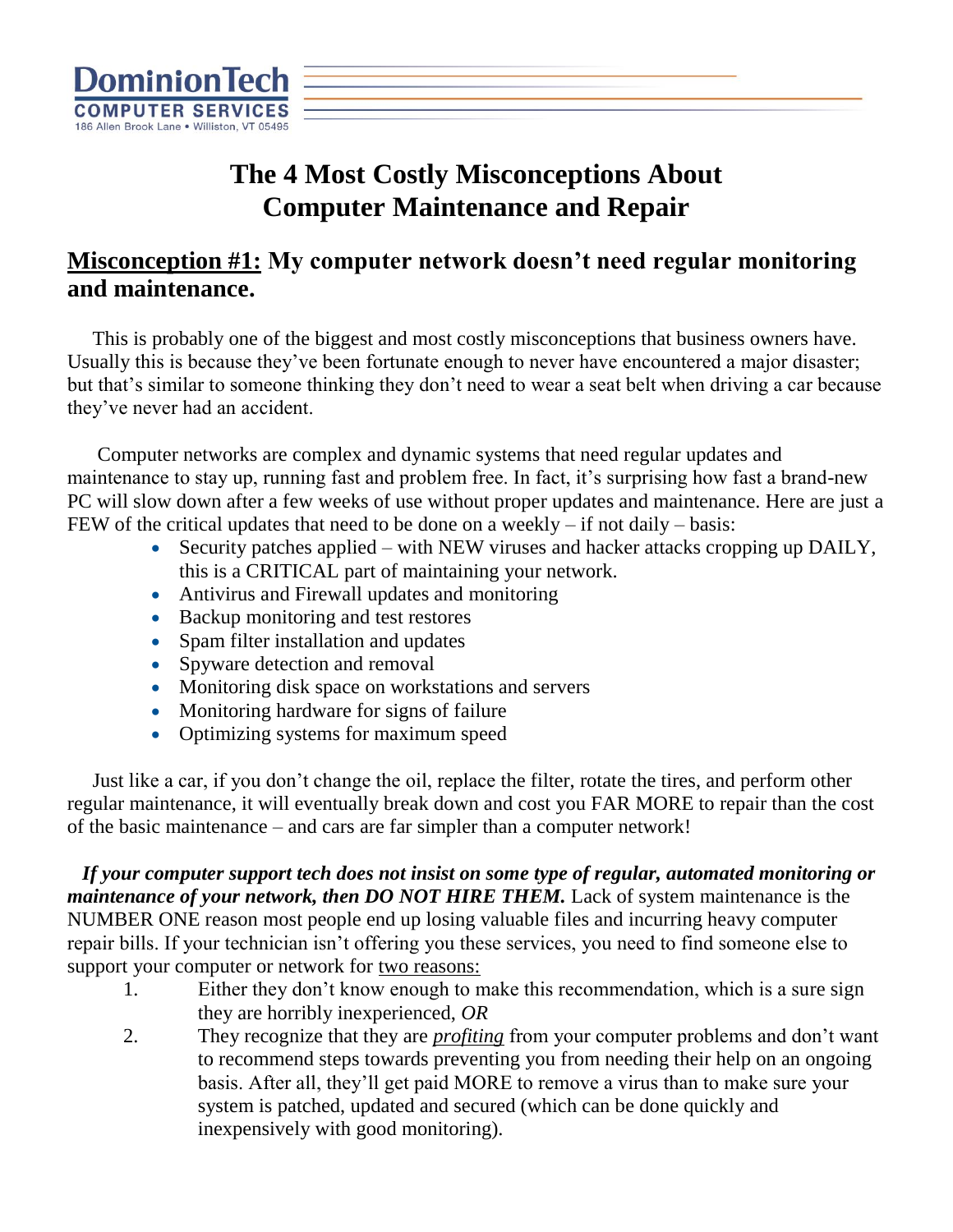

# **Misconception #2: My nephew/neighbor's kid/brother-in-law/office manager knows this computer stuff and can take care of our computers.**

 Most people look for a part time "guru" for one reason: to save a few bucks; but this often comes back to haunt them. We frequently get calls from business owners who desperately need our help to get them back up and running or to clean up a mess that was caused by an inexperienced neighbor, friend, or relative who was just trying to help.

 If the person you have working on your machine does not do computer repair and support for a living, there is a good chance they won't have the knowledge or experience to truly help you – they are a hobbyist at best. And do you really want a part-time, inexperienced person responsible for handling something as important as your data and computer network? As with everything in life, you get what you pay for. That's not to say you need to go broke to find a great technician, but you shouldn't be choosing someone on price alone.

### **Misconception #3: All computer technicians are created equal. Your best option will be the one who offers the lowest price.**

 As we stated a moment ago, you get what you pay for. A cheap price usually means a cheap job. Really good technicians do NOT work cheap because they are in high demand just like every other professional service category. The only technicians that will work cheap are those that are just starting and they are grossly inexperienced.

 And some shops will hire college kids or newbie technicians because they will work for next to nothing to gain experience, OR they allow interns to support your network because they don't have to pay them at all – but what you don't realize is than an inexperienced technician like this can end up costing more because:

- 1. They improperly diagnose problems, which mean you're paying them to fix the WRONG thing and STILL won't resolve your problem. Case in point: A few years ago a TV reporter went undercover to 8 computer repair shops in LA with a perfectly working PC, but simply disconnect a cable in the back (a fix that the AVERAGE computer tech would have caught in minutes with a visual inspection). Several shops improperly diagnosed the problem and wanted to charge them anywhere from \$59 to over \$275 to fix it!
- 2. They could take 3 to 5 times as long to do the same repair an experienced technician could fix quickly. Again, you're paying for those extra hours.
- 3. They could do MORE damage, costing you more money and downtime.

With your client data, accounting records, e-mail and other critical data at stake, do you REALLY want the lowest-priced shop working on your machine?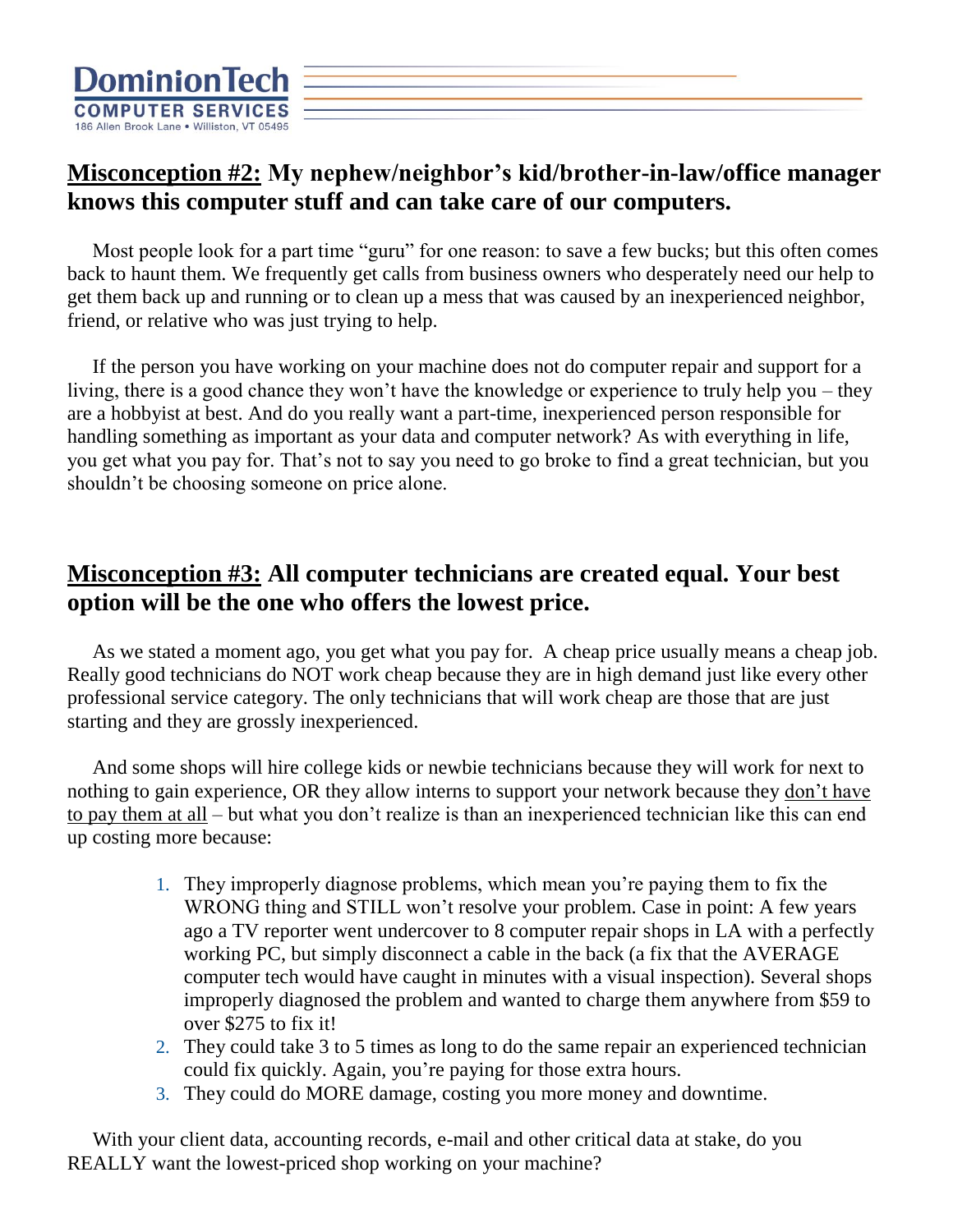

 We take the view that most people want value for money and simply want the job done right. You will find that we are not the cheapest, but we don't apologize for that. As the owner, I decided a long time ago that I would rather explain our higher rates ONE TIME than to make excuses for POOR SERVICE forever. That said, we are not the most expensive either. We simply feel that we should offer a good service at a fair price.

# **Misconception #4: An honest computer support company should be able to give you a quote over the phone.**

 I wish this were true, but it isn't. Just like a good doctor, an honest and professional technician will need to diagnose your network before they can quote any price over the phone; consider the example above where all was needed was a simple cable being plugged in. If someone brought that to us, we would just plug it back in and not charge them; but without SEEING the machine, we could have never diagnosed that over the phone.

 Also, some consultants will quote you a cheap rate over the phone to get in the door, but then jack up the prices once they get in your office by taking 3 times as long, selling you add-ons and upsells, etc. And finally, reputable firms don't charge by the hour anyway -- they give you a fixed fix, flat rate. Here's why…

 One of the easiest ways to take advantage of a customer is to get them to agree to a time and materials repair. Unless you know what's wrong and how long it should take, they can soak you on the fees. And what are you going to do when they get 5-6 hours into a repair or project and then spring on you the news that it will take even longer than they anticipated to fix, costing you MORE money?

 Always, always, always make sure you get a flat-rate, fixed fee quote in advance so you don't end up getting burned – and NEVER take a phone quote!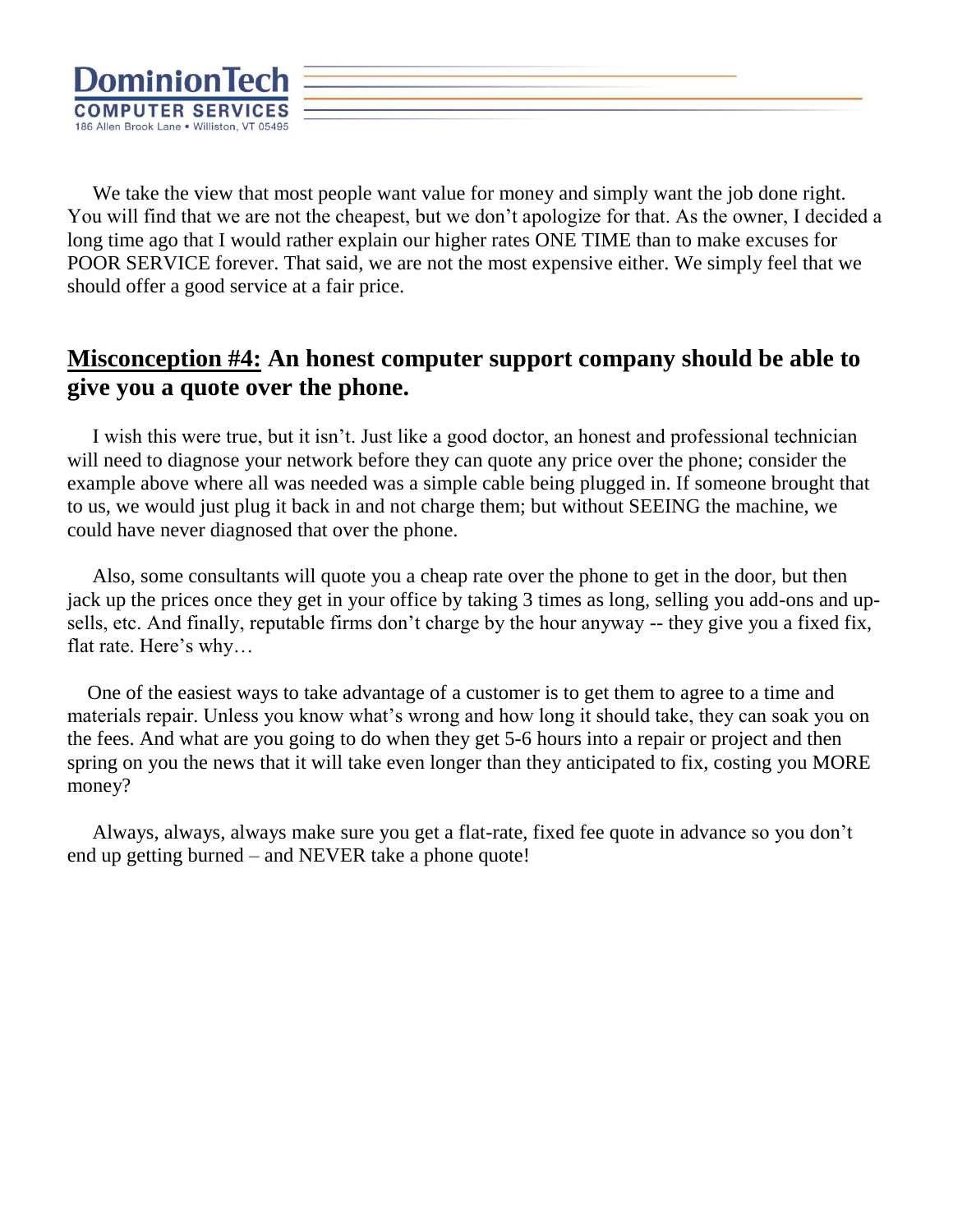

# **4 More Mistakes To Avoid When Choosing A Computer Consultant**

- **1. Choosing a computer consultant based on a single phone call.** We recommend you invite them into your office and ask them for a written proposal. Be clear on what your expectations are and what type of problems you want them to resolve. As stated a moment ago, a competent professional should offer to do an audit of your network to diagnose your system BEFORE quoting you anything. After all, would you take a doctor's word that you need surgery if they hadn't done x-rays or other diagnostics? Of course not! Prescription without diagnosis is malpractice.
- **2. Choosing a computer consultant that doesn't have a written money**-**back guarantee**. In our view, a good consulting firm should be accountable for their services and fixing things RIGHT. If you aren't pleased with a job that was done, they should (at a minimum) make it right for free; and if they simply cannot resolve an issue to YOUR satisfaction, you shouldn't get stuck with the bill.

Plus, the fact that they stand behind their work with a money-back guarantee shows they have confidence in themselves to make you a happy client. And don't fall for the, "We don't offer one because people will take advantage of us," routine. In our experience, MOST people just want an honest service at a reasonable price. If you give them that, they are happy to pay. Are there a few unethical folks out there? Of course, but they are the minority, and we would rather bite the bullet on the very few dishonest folks so we can gain the trust and confidence of the majority of clients who just want their problems fixed fast and fixed right.

**3. Choosing a computer consultant without speaking to several of the current clients**. Check their references! Don't just take the sales guy's word that they are good – ask to speak to at least 3 or 4 clients that are similar in size and scope to you. If they hesitate or cannot provide you with references, don't trust them!

Another good sign is that they should have multiple client testimonials and success stories posted on their web site and throughout their marketing collateral. A lack of this may be a sign that they don't HAVE clients who are happy enough to provide a good reference – again, a warning sign.

**4. Choosing a computer consultant who cannot remotely monitor, update and support your network**. In this day and age, a computer consultant who doesn't do this is living in the stone ages. You want someone to do this because it will dramatically increase your network's security and will enable them to do faster repairs. That's not to say they shouldn't come onsite; but remote monitoring and repairs make fixing problems FASTER for YOU and help AVOID problems from cropping up in the first place.